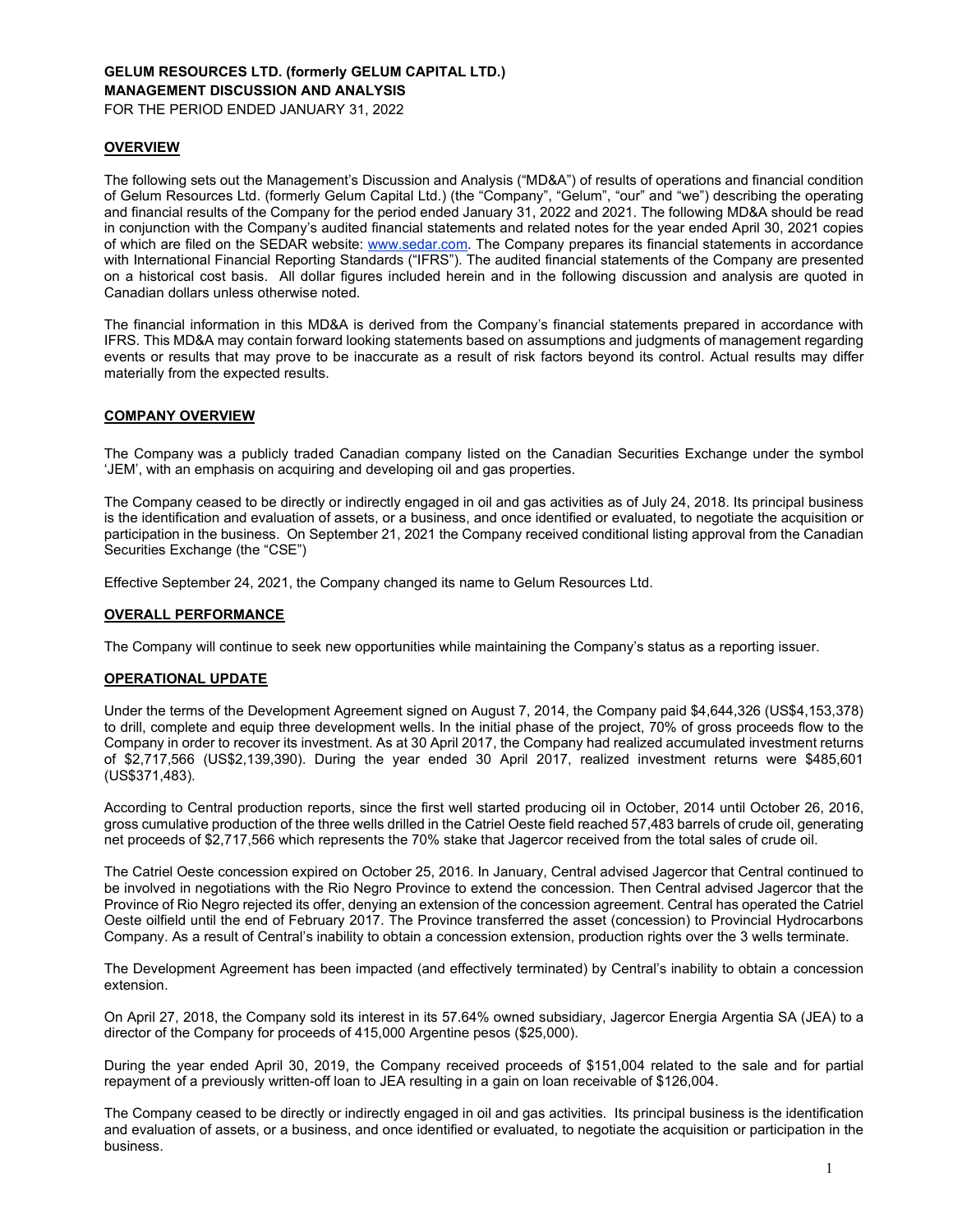The Company has identified and acquired the Eldorado Gold Property (the "Property") is located within the Bralorne-Bridge River Gold District in south-central British Columbia. On March 24, 2021 the Company entered into an option agreement to acquire 50% ownership interest in and to the Property and form a joint venture with the Optionor in respect of the Property, with the ability of the Company to acquire an additional 30% interest in the Property.

### **Eldorado Gold Property**

The Eldorado Gold Property is located 22 kilometres north of the Bralorne mine, and 17 kilometres North of the community of Gold Bridge. The 7360 hectare property covers multiple polymetallic Minfile listings and two past producing, small-scale mines that form the northern extent of the Bridge River - Bralorne/Pioneer orogenic gold system. It is underlain by the same rock units and lies along one of the main faults tied to mineralization within the system. Orogenic gold occurs in polymetallic sulphide veins and vein stockwork within broad quartz-carbonate alteration within the Eldorado granodiorite stock and surrounding volcanic, sedimentary, and serpentinized ultramafic rocks. These units are complexly juxtaposed along numerous faults associated with regional-scale structures linked to gold mineralization in the region.

The most recent drilling on the property in 2011 by GFE Exploration Corporation (five holes totaling 1379 metres) intersected numerous, widespread intervals of gold mineralization, including 1.22 metres of 32.6 g/t Au (0.94m true thickness) at 292 metres down-hole, where visible gold occurs within a quartz- carbonate-sulphide vein. This in turn occurs within a broader mineralized zone of 25.6 metres of 2.19 g/t Au between 270.58 - 296.18 metres.

In order to earn a 50% interest in the property, the Company must pay an aggregate \$600,000 to the optionors and issue up to 2,800,000 common shares, a further 30% can be earned paying to the optionors \$800,000 and issuing up to 2,400,000 common shares. In order to complete the 80% ownership during the five-year option period the company will conduct exploration expenditures totaling \$4,250,000.

The Company entered into an agreement to acquire the Roxey claims. The claims are contiguous to the Eldorado Gold Property within the Bralorne-Bridge River Gold District in south-central British Columbia. In order to acquire a 100% right, title and interest in and to the mineral claims, the Company issued 4,000,000 common shares in the capital stock of the Company on August 12, 2021.

### *Qualified Person*

John Drobe, P.Geo., a qualified person as defined by NI 43-101, has reviewed the scientific and technical information and has approved the disclosure herein. Mr. Drobe is not independent of the Company as he is a consultant of the Company

# **RESULTS OF OPERATIONS**

### **Three months ended January 31, 2022 and 2021**

The Company reported net loss and comprehensive loss of \$434,852 for the period ended January 31, 2022 (2021 – \$39,322).

The Company's operating expenses for the period ended January 31, 2022, included the following:

Consulting expense of \$45,850 (2021 - \$nil) increased due to the activities of the Company increasing to acquire various mineral property claims and increased need to expand management support.

General & administrative of \$84,167 (2021 - \$28,978), Office expense \$9,131 (2021 - \$nil) and Property investigation \$6,344 (2021 - \$nil) has increased compared to the same period of the previous year mainly due to increased office administration fees charged by Marval Office Management Ltd for services rendered.

Professional fees of \$21,529 (2021 - \$nil) has increased due to the increase of activities of the Company which include mineral property acquisitions, financings, convertible note conversion and CSE re-listing application.

Interest expense of \$3,156 (2021 - \$5,096) and accretion expense of \$5,974 (2021 - \$5,248) related to convertible notes and loan payable.

### **Nine months ended January 31, 2022 and 2021**

The Company reported net loss and comprehensive loss of \$661,924 for the period ended January 31, 2022 (2021 – \$91,541).

The Company's operating expenses for the period ended January 31, 2022, included the following:

Consulting expense of \$115,270 (2021 - \$nil) increased due to the activities of the Company increasing to acquire various mineral property claims and increased need to expand management support.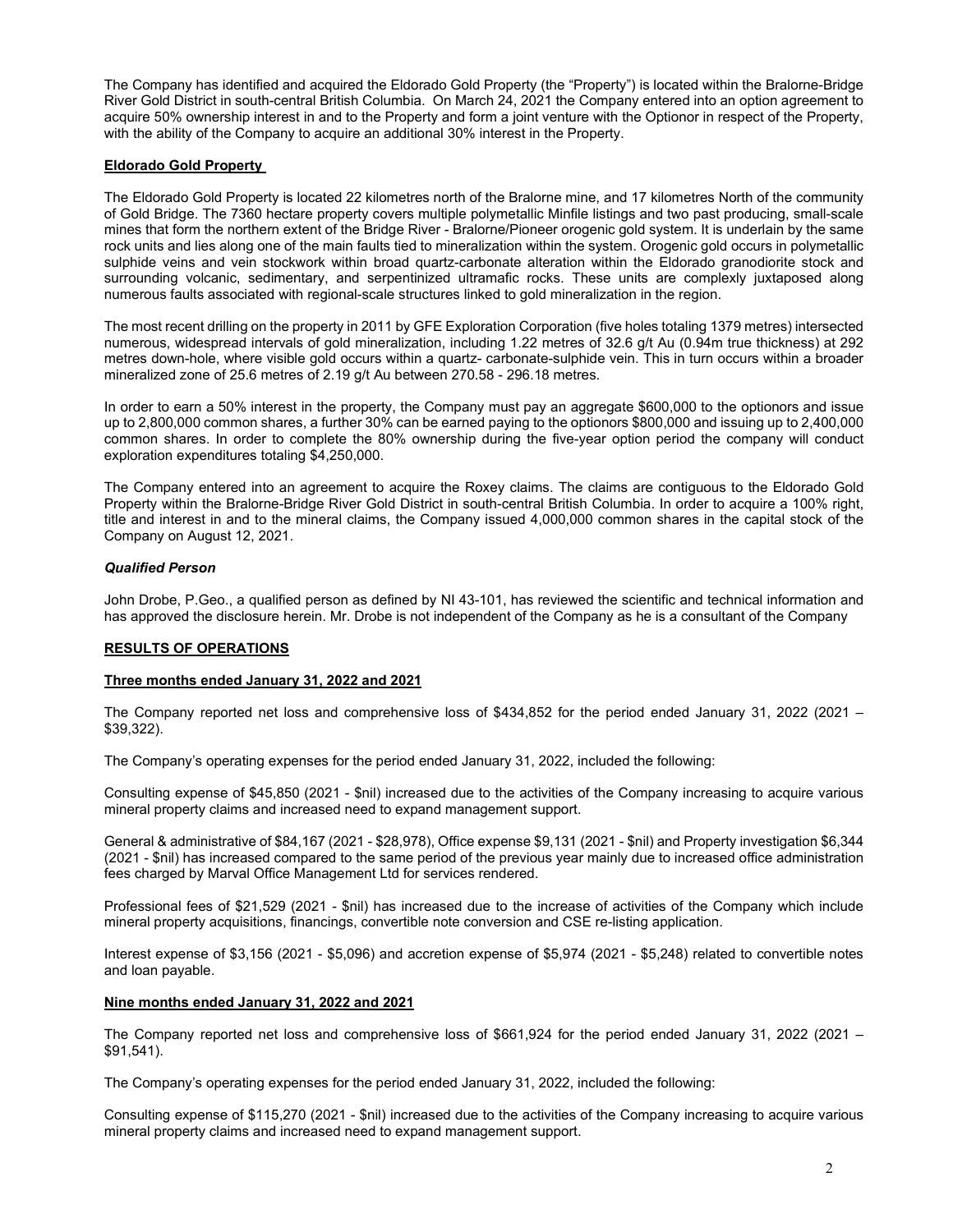General & administrative of \$116,371 (2021 - \$60,674), Office expense \$10,760 (2021 - \$nil) and Property investigation \$6,344 (2021 - \$nil) has increased compared to the same period of the previous year mainly due to increased office administration fees charged by Marval Office Management Ltd for services rendered.

Professional fees of \$79,364 (2021 - \$nil) has increased due to the increase of activities of the Company which include mineral property acquisitions, financings, convertible note conversion and CSE re-listing application.

Interest expense of \$9,490 (2021 - \$15,123) and accretion expense of \$22,002 (2021 - \$15,744) related to convertible notes and loan payable.

### **SUMMARY OF ANNUAL RESULTS**

The following is a summary of the Company's financial results for the three most recently completed financial years:

| Year ended April 30                | 2021      | 2020      | 2019      |
|------------------------------------|-----------|-----------|-----------|
| Net loss                           | \$165,628 | \$158,813 | \$1,493   |
| Loss per share - basic and diluted | \$0.03    | \$0.03    | \$0.00    |
| Total assets                       | \$89,262  | \$16,061  | \$87,481  |
| Short-term liabilities             | \$138.653 | \$527.041 | \$481,268 |
| Long-term liabilities              | \$263,651 | \$215,582 | \$173,962 |
| Cash dividends declared per share  | \$Nil     | \$Nil     | \$Nil     |

During the year ended April 30, 2019, the Company focused on seeking new opportunities and working towards maintaining the Company's status as a reporting issuer. The statement of loss and comprehensive loss reflects the decrease in operations for the year ended April 30, 2019. The Company recorded a gain on the recovery of loan receivable \$126,004.

During the year ended April 30, 2020, the Company focused on seeking new opportunities and working towards maintaining the Company's status as a reporting issuer. The statement of loss and comprehensive loss reflects the decrease in operations for the year ended April 30, 2020.

During the year ended April 30, 2021, the Company focused on acquiring the Eldorado Gold Project and maintaining the Company's status as a reporting issuer. The statement of loss and comprehensive loss reflects the increase in operations for the year ended April 30, 2021.

### **SUMMARY OF QUARTERLY RESULTS**

The following is a summary of the Company's financial results for the eight most recently completed quarters:

| For the quarter ended              | Jan 31,<br>$2022 - Q32022$        | Oct 31,<br>2021 - Q2 2022   | <b>July 31,</b><br>$2021 - Q12022$ | Apr 30,<br>2021 - Q4 2021 |
|------------------------------------|-----------------------------------|-----------------------------|------------------------------------|---------------------------|
| Net loss                           | (\$434,852)                       | (\$110,349)                 | (\$116,723)                        | (\$74,087)                |
| Loss per share – basic and diluted | (\$0.01)                          | $($ \$0.00)                 | (\$0.01)                           | (\$0.01)                  |
| For the quarter ended              | <b>Jan 31,</b><br>$2021 - Q32021$ | Oct 31,<br>$2020 - Q222021$ | <b>July 31,</b><br>$2020 - Q12021$ | Apr 30,<br>2020 - Q4 2020 |
| Net loss                           | (\$39,322)                        | (\$34,434)                  | (\$17,785)                         | (\$73,075)                |
| Loss per share – basic and diluted | (\$0.01)                          | (S0.01)                     | (\$0.00)                           | (\$0.02)                  |

The net loss in the quarters ended January 31, 2021, October 31, 2020, July 31, 2020, April 30, 2020, January 31, 2020, January 31, 2020, April 30, 2019, January 31, 2019 and January 31, 2019 were primarily due to decreased operations due to the sale of JEA in the year ending April 30, 2018. The quarter ended April 30, 2021, July 31, 2021, October 31, 2021 and January 31, 2022 primarily consisted of increased costs associated with the acquisition of the Eldorado Gold Property and preparing for re-listing on the CSE.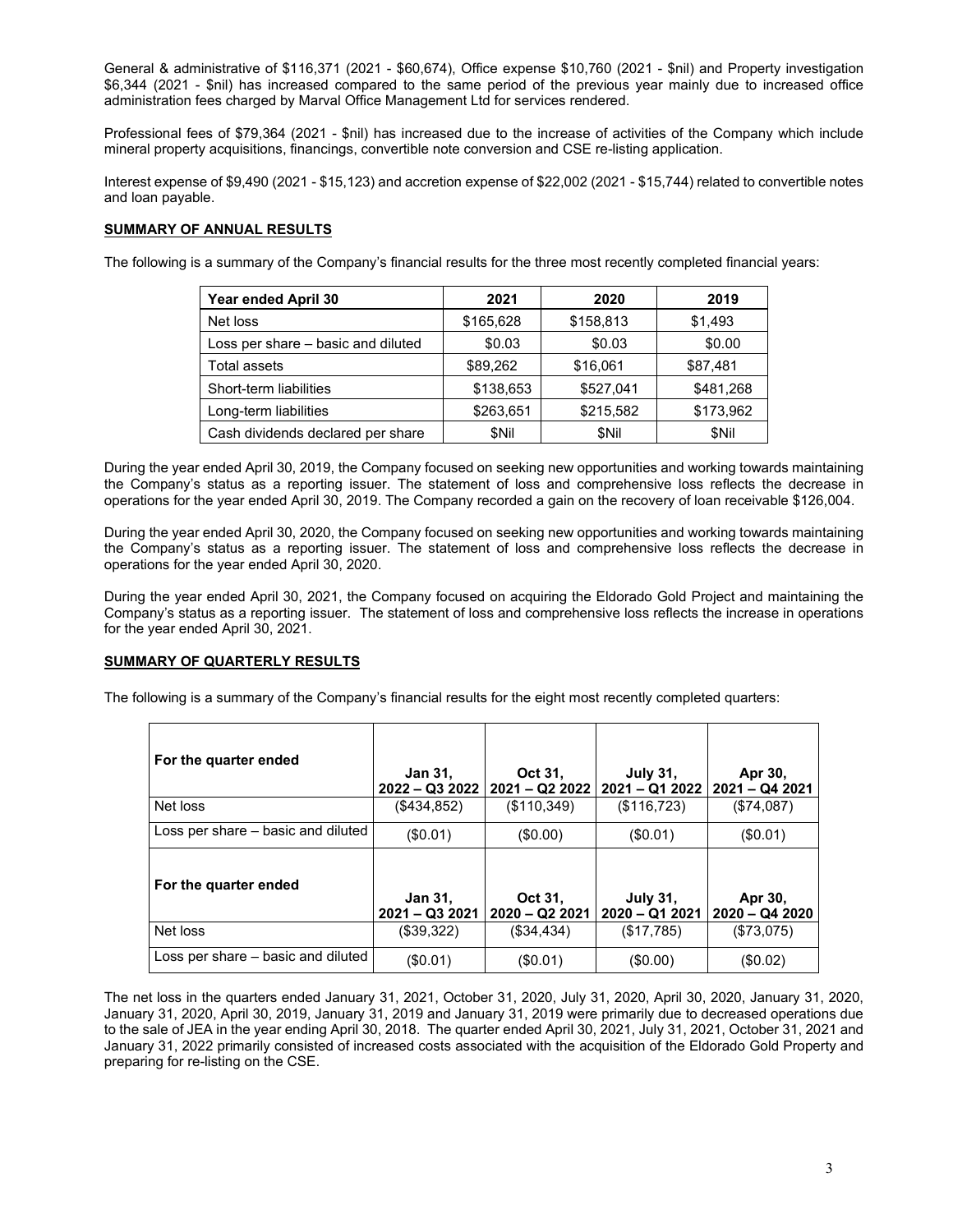## **LIQUIDITY AND CAPITAL RESOURCES**

As of January 31, 2022, the Company had a working capital surplus (deficit) of \$731,604 (2021 – (\$510,980)) and cash of \$971,007 (2021 - \$9,288). The increase in cash is explained during the nine months ended January 31, 2022, by net private placement financings totaling \$1,792,825 (2021 - \$Nil).

### **Share transactions:**

During the nine months ended January 31, 2022 the Company issued the following:

a) On July 22, 2021, the Company closed a non-brokered private placement of 8,450,000 units at \$0.10 per unit (the "Offering") for gross proceeds of \$845,000. Each unit consisted of one common share in the capital of the Company and two separate one-half (1/2) of one common share purchase warrants (a "1/2 Warrant A" and a "1/2 Warrant B") and, respectively, each whole warrant, a "Warrant A" and a "Warrant B", and collectively the "Warrants".

Each whole Warrant A entitles the holder to purchase one common share in the capital of the Company at an exercise price of \$0.25 per share for a period of 24 months from issuance and, each whole Warrant B entitles the holder to purchase one common share in the capital of the Company at an exercise price of \$0.50 per share for a period of 24 months from issuance. No value was attributed to the warrant component of the units issued.

The Offering closed in three separate tranches, issuing 3,350,000 units on June 28, 2021, 5,000,000 units on July 6, 2021 and 100,000 units on July 14, 2021. The Company paid finders' fees of \$21,700, issued 217,000 finders' warrants exercisable at a price of \$0.25 until June 28, 2021 the fair value of the finders' warrants was determined to be \$6,646 using the Black-Scholes option pricing model with the following inputs: i) exercise price: \$0.25; ii) share price: \$0.10; iii) term: 2 years; iv) volatility: 100%; v) discount rate: 0.44%.

- b) On July 13, 2021, the Company completed the conversion of convertible notes by issuing 5,380,274 common shares at a price of \$0.05 and 5,380,274 common share purchase warrants exercisable at \$0.06 for one year. No value was attributed to the warrant component of the units issued.
- c) On September 20, 2021, the Company issued 200,000 common shares at a fair value of \$20,000 (\$0.10 per share) pursuant to the option agreement on the Eldorado project.
- d) On August 31, 2021, the Company completed a non-brokered private placement offering of 1,100,000 units at a price of \$0.10 per unit raising aggregate gross proceeds of \$110,000. Each unit consists of one Common Share and two separate one-half (1/2) of one common share purchase warrants (a "1/2 Warrant A" and a "1/2 Warrant B" and, respectively, each whole warrant, a "Warrant A" and a "Warrant B", and collectively the "Warrants"). Each whole Warrant A entitles the holder to purchase one Common Share at an exercise price of \$0.25 per share for a period of 24 months from issuance, and each whole Warrant B entitles the holder to purchase one Common Share at an exercise price of \$0.50 per share for a period of 24 months from issuance.

The Company paid finders' fees of \$7,350 and issued 76,650 finder's warrants with each such warrant entitling the holder thereof to purchase one Common Share at an exercise price of \$0.25 per share for a period of 24 months. The fair value of the finders' warrants was determined to be \$2,251 using the Black-Scholes option pricing model with the following inputs: i) exercise price: \$0.25; ii) share price: \$0.10; iii) term: 2 years; iv) volatility: 100%; v) discount rate: 0.43%.

- e) On August 12, 2021, the Company issued 4,000,000 common shares at a fair value of \$400,000 (\$0.10 per share) pursuant to the option agreement on the Eldorado project – Roxey claims.
- f) On December 30, 2021 and January 4, 2022, the Company closed a flow-through non-brokered private placement and the first tranche of a non-flow-through non-brokered private placement. The Company issued 1,485,714 flow-through shares at a price of \$0.35 per share (the "FT Shares") and, 1,670,000 non-flow through units ("NFT Units") at a price of \$0.25 per NFT Unit for aggregate proceeds of \$937,500.

The FT Shares were issued at a premium to the trading value of the Company's common shares, which reflects the value of the income tax write-offs that the Company will renounce to the flow-through shareholders. The premium was determined to be \$148,571 and has been recorded as a reduction of share capital. An equivalent flow-through share premium liability has been recorded, which is being reversed pro-rata as the required exploration expenditures are incurred.

Each NFT Unit consists of one common share of the Company and one-half of one common share purchase warrant, each whole warrant entitles the holder to purchase an additional common share of the Company at a price of \$0.45 per share for a period of 18 months from the closing of the Offering. No value was attributed to the warrant component of the units issued.

The Company paid finders' fees of \$65,625 and issued 116,900 finders' warrants exercisable at a price of \$0.25 until July 4, 2023. The fair value of the finders' warrants was determined to be \$18,187 using the Black-Scholes option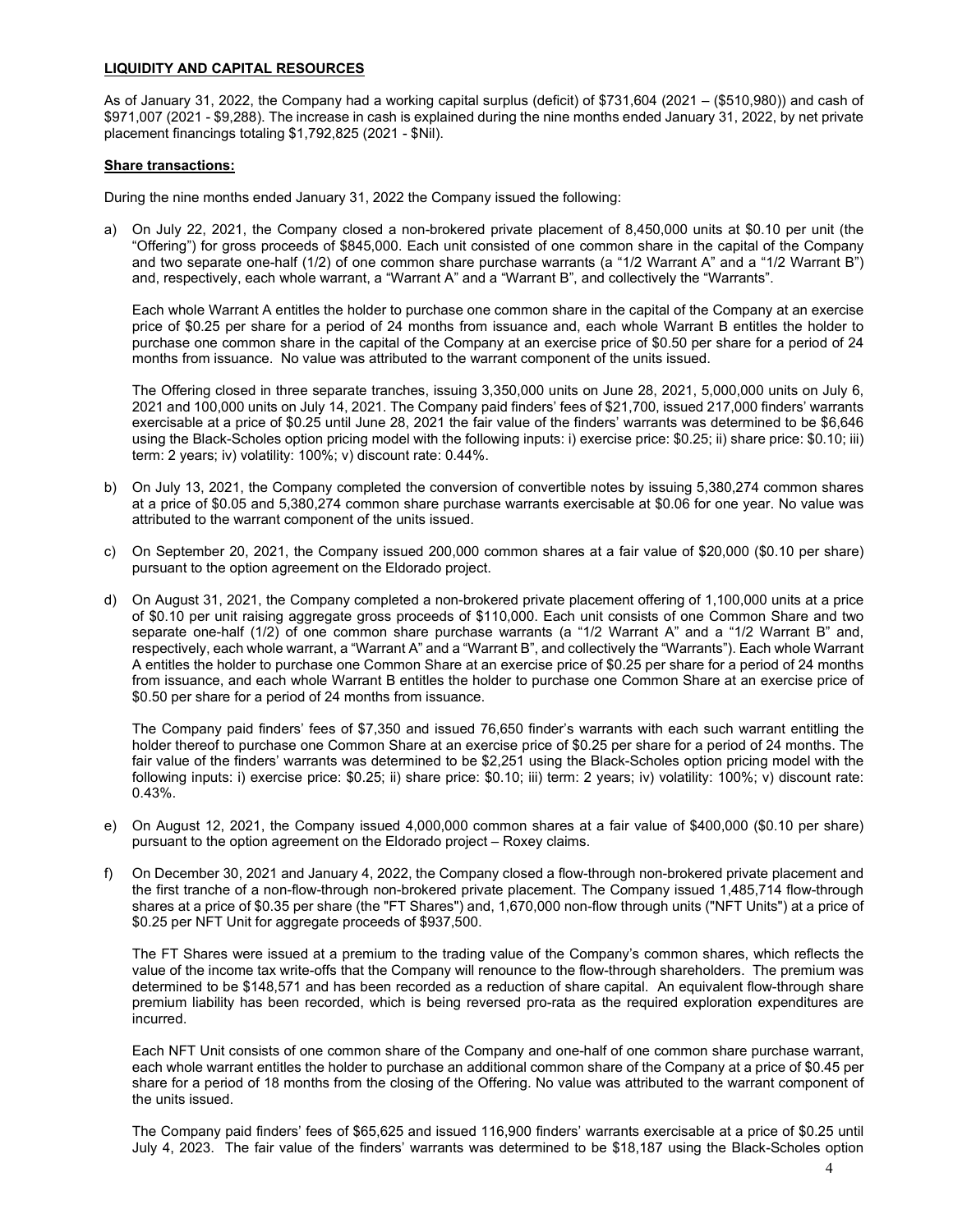pricing model with the following inputs: i) exercise price: \$0.25; ii) share price: \$0.27; iii) term: 1.5 years; iv) volatility: 125%; v) discount rate: 0.98%.

During the nine months ended January 31, 2021 the Company did not issue common shares.

#### **Cash Flow Activities:**

During the nine months ended January 31, 2022, cash used in operating activities was \$472,485 compared to \$54,413 used during the nine months ended January 31, 2021. Cash from financing activities was \$1,739,669 due to private placement receipts compared to \$49,684 due to related party balances from the nine months ended January 31, 2021. Cash used in investing activities was \$300,976 compared to \$nil from the nine months ended January 31, 2021. The Company completed a private placement financing totaling \$920,950 during the period net of share issuance costs. Additionally, operating costs have increased due to the activity surrounding the acquisition of the Eldorado property and the re-listing application of the Company to the CSE.

#### **OUTSTANDING SHARES**

#### **Outstanding Share Data**

As at January 31, 2022 there were 32,563,042 common shares outstanding.

As at the date of this report, there were 33,338,042 common shares outstanding.

As at January 31, 2022, there were 2,650,000 share options.

As at the date of this report, there were 2,650,000 share options.

As at January 31, 2022, there were 16,672,680 warrants outstanding.

As at the date of this report, there were 16,672,680 warrants outstanding.

|                          | Number of shares Share capital |              |
|--------------------------|--------------------------------|--------------|
| Balance January 31, 2022 | 32.563.042                     | \$10,111,378 |

### **OFF-BALANCE SHEET ARRANGEMENTS**

The Company has no off-balance sheet arrangements as at January 31, 2022 or as of the date of this report.

### **TRANSACTIONS WITH RELATED PARTIES**

A number of key management personnel and Directors hold positions in other entities that result in them having control or significant influence over the financial or operating policies of these entities. There were no loans to key management personnel or Directors, or entities over which they have control or significant influence during the nine months ended January 31, 2022 and January 31, 2021.

1,250,000 stock options were granted to related parties during the nine months ended January 31, 2022 with a fair value of \$122,654. No stock options were granted to related parties during the nine months ended January 31, 2021.

The Company transacted with the following related parties:

- **(a)** Stephen Brohman is the Company's CFO. He is a principal of Donaldson Brohman Martin CPA Inc. ("DBM CPA") a firm in which he has significant influence. DBM CPA provide the Company with accounting services.
- **(b)** Shares to be issued include incentive bonus payable to compensate the former Chief Executive officer payable in 36,500 common shares at a price of \$0.80 per share. Issuance pending since 2016.
- **(c)** On October 14, 2017, convertible notes were issued to two directors, Hendrik Van Alphen and Robert Kopple. These notes have been converted as at July 13, 2021.
- **(d)** Marla Ritchie is the Company's Corporate secretary and Hendrik Van Alphen is the Company's director. They share control of Marval Office Management Ltd., ("Marval") in which they have significant influence. Marval provides office administration services to the Company on a shared cost basis.
- **(e)** David Smith is the Company's President and Interim Chief Executive Officer. He is the spouse to the owner of Lucas Investments Ltd. ("Lucas").

The aggregate value of transactions and outstanding balances with key management personnel and Directors and entities over which they have control or significant influence were as follows: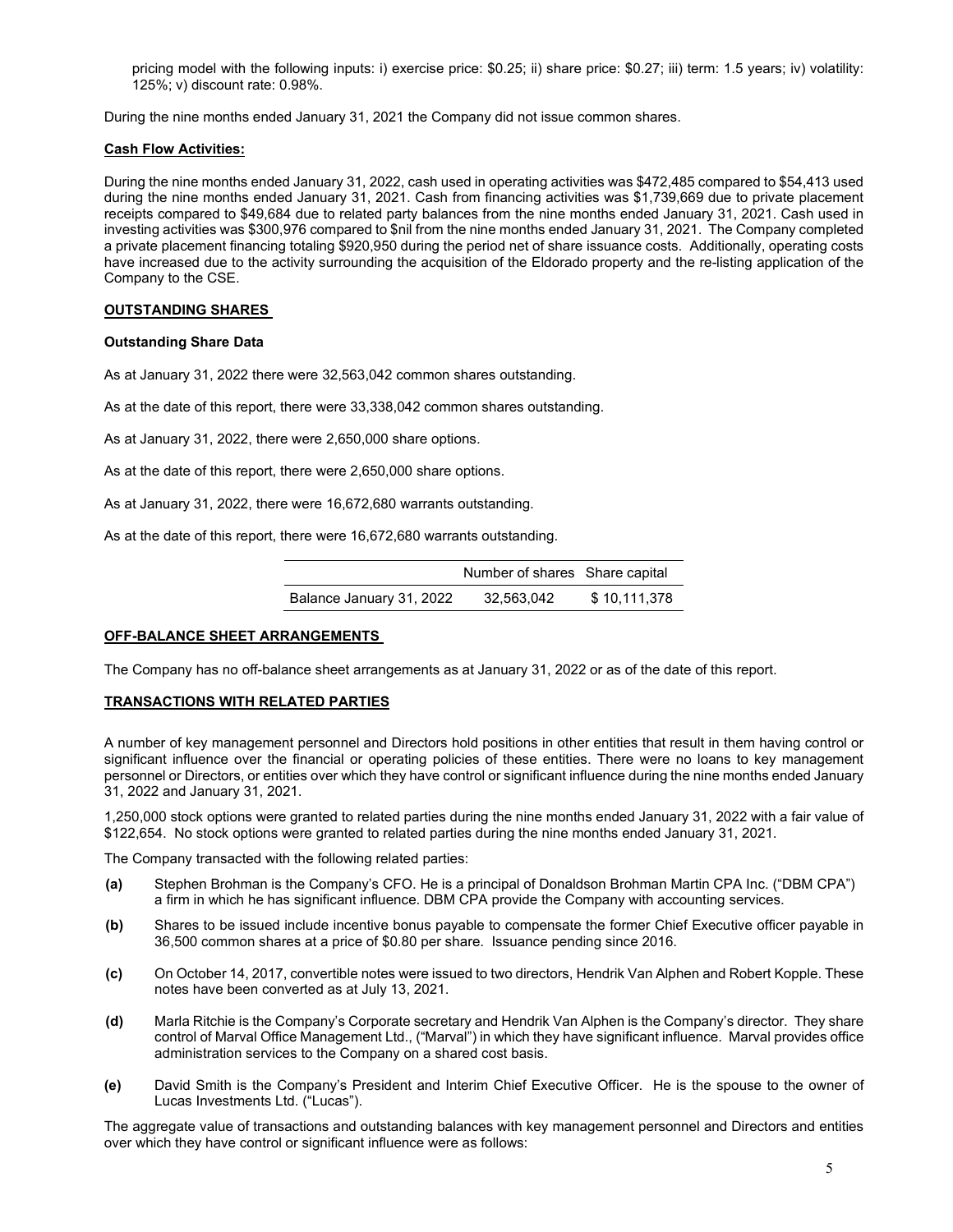|                    | <b>Transactions</b> | Transactions   | <b>Balances</b> | <b>Balances</b> |
|--------------------|---------------------|----------------|-----------------|-----------------|
|                    | 9 months ended      | 9 months ended | outstanding     | outstanding     |
|                    | January 31,         | January 31,    | January 31,     | April 30,       |
|                    | 2022                | 2021           | 2022            | 2021            |
|                    |                     |                |                 | \$              |
| <b>DBMCPA</b>      | 22,000              | 6,000          | 2,625           | 26,700          |
| Marval             | 89,157              |                | 6,398           |                 |
| Lucas              | 70.000              |                |                 |                 |
| Robert Kopple      |                     | 24,684         | -               |                 |
| Hendrik Van Alphen |                     | 25,000         | -               | 6,038           |
| Marla Ritchie      | 22,500              |                | -               |                 |
|                    | 203,657             | 55,684         | 9,023           | 32,738          |

All related party balances are unsecured and are due upon demand without interest.

The transactions with the key management personnel and Directors are included in operating expenses as follows:

- (a) Professional fees
	- Includes the accounting services of Company's CFO, Stephen Brohman, charged to the Company by DBM; and
	- Includes the corporate secretary services of Marla Ritchie.
- (b) General and administrative expenses, Office expenses and Property investigation
	- Includes the administrative services charged to the Company by Maval.
- (c) Consulting expense
	- Includes the CEO services charged to the Company by Lucas.

### **CRITICAL ACCOUNTING ESTIMATES**

The Company makes estimates and assumptions about the future that affect the reported amounts of assets and liabilities. Estimates and judgments are continually evaluated based on historical experience and other factors, including expectations of future events that are believed to be reasonable under the circumstances.

In the future, actual experience may differ from these estimates and assumptions. The effect of a change in an accounting estimate is recognized prospectively by including it in comprehensive income in the year of the change, if the change affects that year only, or in the year of the change and future years, if the change affects both.

Information about critical judgments in applying accounting policies that have the most significant risk of causing material adjustment to the carrying amounts of assets and liabilities recognized in the financial statements within the next financial year are discussed in the audited financial statements.

### **RISKS AND UNCERTAINTIES**

The Company believes that the following risks and uncertainties may materially affect its success.

#### **Limited Operating History**

The Company has no history of business or exploitation operations, revenue generation or production history. The Company was incorporated on June 8, 1987 and has not yet generated a significant profit from its activities. The Company is subject to all of the business risks and uncertainties associated with any new business enterprise, including the risk that it will not achieve its growth objective. The Company anticipates that it may take several years to achieve positive free cash flow.

### **Credit risk**

Credit risk is the risk of an unexpected loss if a customer or counterparty to a financial instrument fails to meet its contractual obligations and arises primarily from the Company's cash. The Company manages its credit risk relating to cash by dealing with only with highly-rated financial institutions. As a result, credit risk is considered insignificant.

### **Currency Risk**

Currency risk is the risk to the Company's earnings that arises from fluctuations of foreign exchange rates and the degree of volatility of these rates.

#### **Interest rate risk**

The Company is exposed to interest rate risk because of fluctuating interest rates. Fluctuations in market rates do not have a significant impact on the Company's operations due to the short term to maturity and no penalty cashable feature of its cash. For the nine months ended January 31, 2022 every 1% fluctuation in interest rates up or down would have an insignificant impact.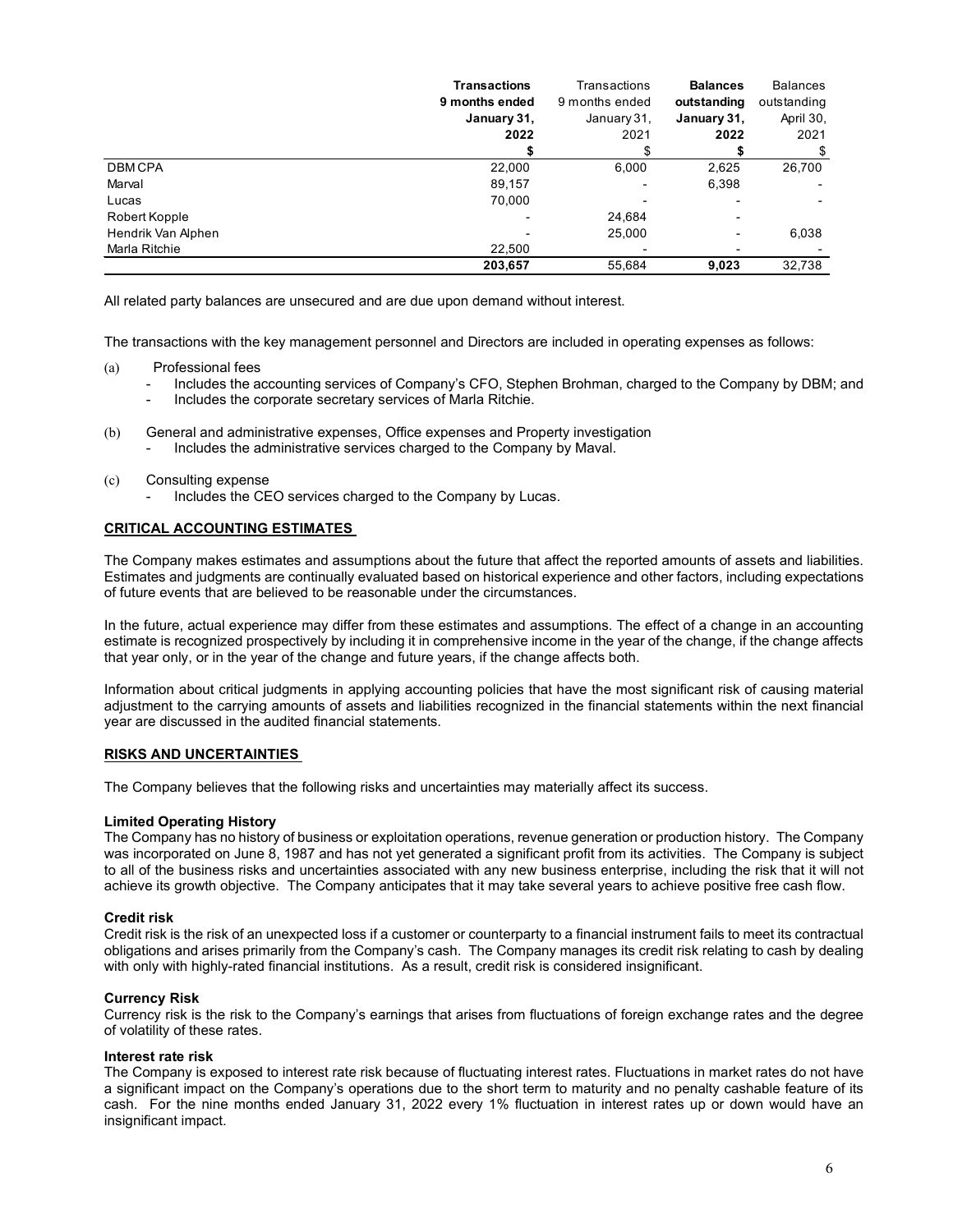### **Substantial Capital Requirements and Liquidity**

No assurances can be given that the Company will be able to raise the additional funding that may be required. Debt financing, if available, may also involve restrictions on financing and operating activities. There is no assurance that additional financing will be available on terms acceptable to the Company or at all. If the Company is unable to obtain additional financing as needed, it may be required to reduce the scope of its operations or anticipated expansion.

The Company manages liquidity risk by maintaining an adequate level of cash and cash equivalents to meet its ongoing obligations. The Company continuously reviews its actual expenditures and forecast cash flows and matches the maturity dates of its cash and cash equivalents to capital and operating needs. The Company has been successful in raising equity financing in the past; however, there is no assurance that it will be able to do so in the future.

### **Financing Risks and Dilution to Shareholders**

The Company will have limited financial resources. There can be no assurance that the Company will be able to obtain adequate financing in the future or that such financing will be available on favorable terms or at all. It is likely such additional capital will be raised through the issuance of additional equity, which will result in dilution to the Company's shareholders.

### **Reliance on Management and Dependence on Key Personnel**

The success of the Company will be largely dependent upon on the performance of the directors and officers and the ability to attract and retain key personnel. The loss of the services of these persons may have a material adverse effect on the Company's business and prospects. The Company will compete with numerous other companies for the recruitment and retention of qualified employees and contractors. There is no assurance that the Company can maintain the service of its directors and officers or other qualified personnel required to operate its business. Failure to do so could have a material adverse effect on the Company and its prospects.

#### **Litigation**

The Company and/or its directors may be subject to a variety of civil or other legal proceedings, with or without merit.

### **FORWARD-LOOKING STATEMENTS**

This MD&A contains forward-looking statements. Forward-looking statements are projections of events, revenues, income, future economic performance or management's plans and objectives for future operations. In some cases, you can identify forward-looking statements by the use of terminology such as "may", "should", "expects", "plans", "anticipates", "believes", "estimates", "predicts", "potential" or "continue" or the negative of these terms or other comparable terminology. Examples of forward-looking statements made in this MD&A include statements about the Company's business plans; the costs and timing of its developments; its future investments and allocation of capital resources; success of exploration activities; requirements for additional capital; government regulation of mining operations. These statements are only predictions and involve known and unknown risks, uncertainties and other factors, including: general economic and business conditions, fluctuations in worldwide prices and demand for minerals; our lack of operating history; the actual results of current exploration activities; conclusions or economic evaluations; changes in project parameters as plans continue to be refined; possible variations in grade and or recovery rates; failure of plant, equipment or processes to operate as anticipated; accidents, labor disputes or other risks of the oil & gas industry and mineral property exploration industry; delays in obtaining government approvals or financing or incompletion of development or construction activities, any of which may cause our or our industry's actual results, levels of activity, performance or achievements to be materially different from any future results, levels of activity, performance or achievements expressed or implied by these forward-looking statements.

The Company has no working interest in any Property and does not claim to report any reserves, resources other than reserves or measurements thereof. Gelum´s interest was limited to a funding agreement in the form of the Agreement entered into with Central which has been terminated.

Any references in this MD&A to test rates, flow rates, initial and/or final raw test or production rates, early production, test volumes behind pipe and/or "flush" production rates are useful in confirming the presence of hydrocarbon, however, such rates are not necessarily indicative of long-term performance or of ultimate recovery. Readers are cautioned not to place reliance on such rates in calculating the aggregate production for Gelum or its partners.

All calculations converting natural gas to barrels of oil equivalent ("boe") have been made using a conversion ratio of six thousand cubic feet (six "Mcf") of natural gas to one barrel of oil, unless otherwise stated. The use of boe may be misleading, particularly if used in isolation, as the conversion ratio of six Mcf of natural gas to one barrel of oil is based on an energy equivalency conversion method primarily applicable at the burner tip and does not represent a value equivalency at the wellhead.

While these forward-looking statements and any assumptions upon which they are based are made in good faith and reflect our current judgment regarding the direction of the Company's business, actual results will almost always vary, sometimes materially, from any estimates, predictions, projections, assumptions or other future performance suggested herein. Except as required by applicable law, including the securities laws of Canada, the Company does not intend to update any of the forward-looking statements to conform these statements to actual results.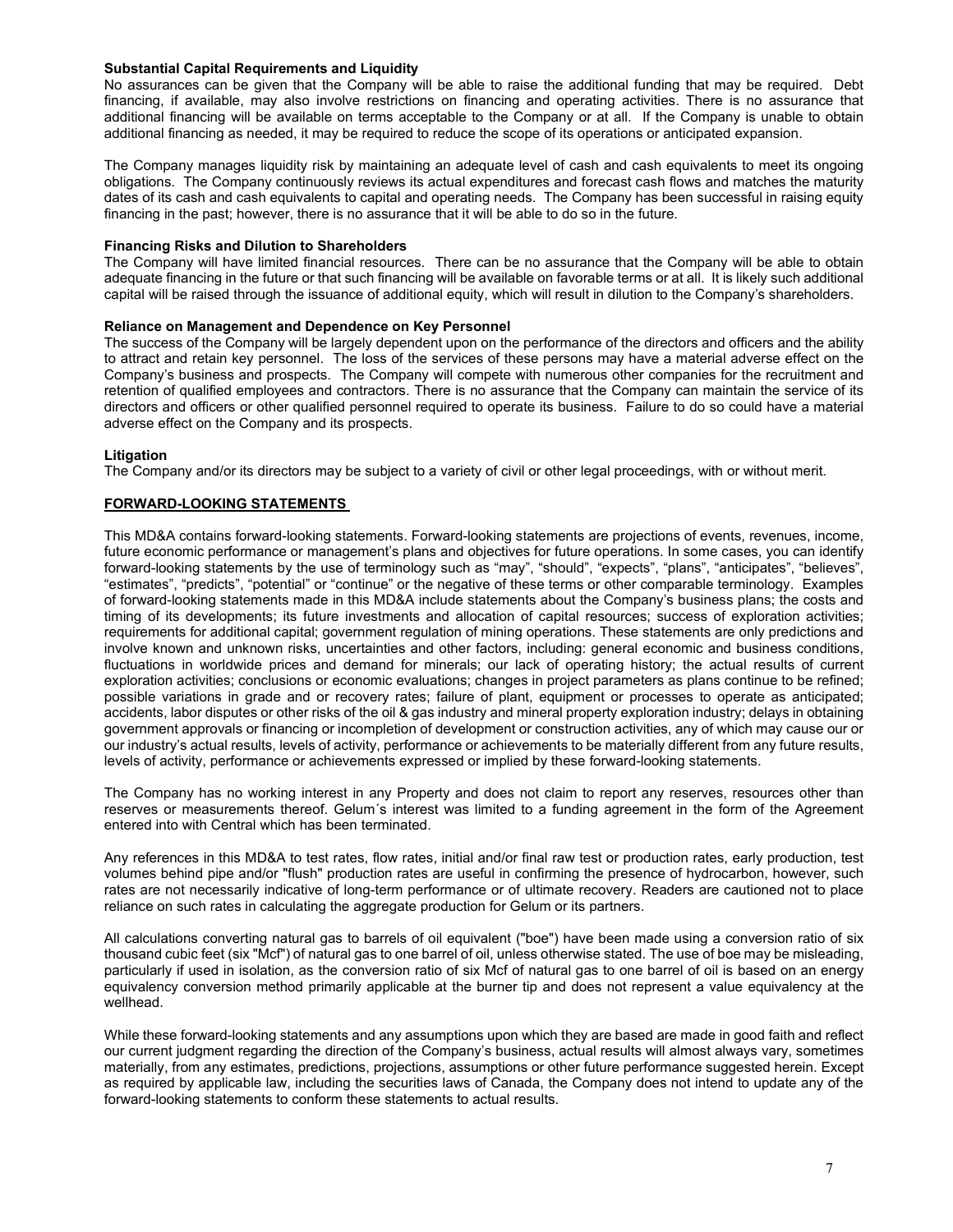# **MANAGEMENT'S REPORT ON INTERNAL CONTROLS OVER FINANCIAL REPORTING**

In connection with Exemption Orders issued in November 2007 by each of the securities commissions across Canada, the Chief Executive Officer ("CEO") and Chief Financial Officer ("CFO") of the Company will file a Venture Issuer Basic Certificate with respect to the financial information contained in the unaudited interim financial statements and the audited annual financial statements and respective accompanying MD&A.

In contrast to the certificate under National Instrument ("NI") 52-109 (Certification of Disclosure in Issuer's Annual and Interim Filings), the Venture Issuer Basic Certification includes a 'Note to Reader' stating that the CEO and CFO do not make any representations relating to the establishment and maintenance of disclosure controls and procedures and internal control over financing reporting, as defined in NI 52-109.

### **FINANCIAL AND OTHER INSTRUMENTS**

The Company's financial instruments consist of cash, amounts receivable, trade and other payables and due to related parties.

The carrying value of cash, amounts receivable, trade and other payables and due to related parties, approximates their fair value because of the short-term nature of these instruments.

Convertible note is presented on an amortized cost basis and will be accreted to their face value at their effective interest rates, over the term to maturity.

Financial instruments measured at fair value on the statement of financial position are summarized into the following fair value hierarchy levels:

Level 1: quoted prices (unadjusted) in active markets for identical assets or liabilities.

Level 2: inputs other than quoted prices included within Level 1 that are observable for the asset or liability, either directly (i.e. as prices) or indirectly (i.e. derived from prices).

Level 3: inputs for the asset or liability that are not based on observable market data (unobservable inputs).

#### *Management of financial risks*

The financial risk arising from the Company's operations are credit risk, liquidity risk, interest rate risk, currency risk and commodity price risk. These risks arise from the normal course of operations and all transactions undertaken are to support the Company's ability to continue as a going concern. The risks associated with these financial instruments and the policies on how to mitigate these risks were set out in the "Risks and Uncertainties" section on page 7. Management manages and monitors these exposures to ensure appropriate measures are implemented on a timely and effective manner.

Unless otherwise noted, it is management's opinion that the Company is not exposed to significant interest or commodity risk arising from these financial instruments.

### **DIRECTORS**

Certain directors of the Company are also directors, officers and/or shareholders of other companies that are similarly engaged in the business of acquiring, developing and exploring natural resource properties. Such associations may give rise to conflicts of interest from time to time. The directors of the Company are required to act in good faith with a view to the best interests of the Company and to disclose any interest they may have in any project opportunity of the Company. If a conflict of interest arises at a meeting of the board of directors, any director in a conflict will disclose his/her interest and abstain from voting in the matter(s). In determining whether or not the Company will participate in any project or opportunity, the directors will primarily consider the degree of risk to which the Company may be exposed and its financial position at the time.

#### **OUTLOOK**

The Company's primary focus for the foreseeable future will be ongoing on the evaluation of possible projects related to acquire and development activities in mineral exploration projects.

### **OTHER REQUIREMENTS**

Additional disclosure of the Company's material documents, information circular, material change reports, new release, and other information can be obtained on SEDAR a[t www.sedar.com.](http://www.sedar.com/)

### **OTHER MATTERS**

### **Legal proceedings**

The Company is not aware of any legal proceedings.